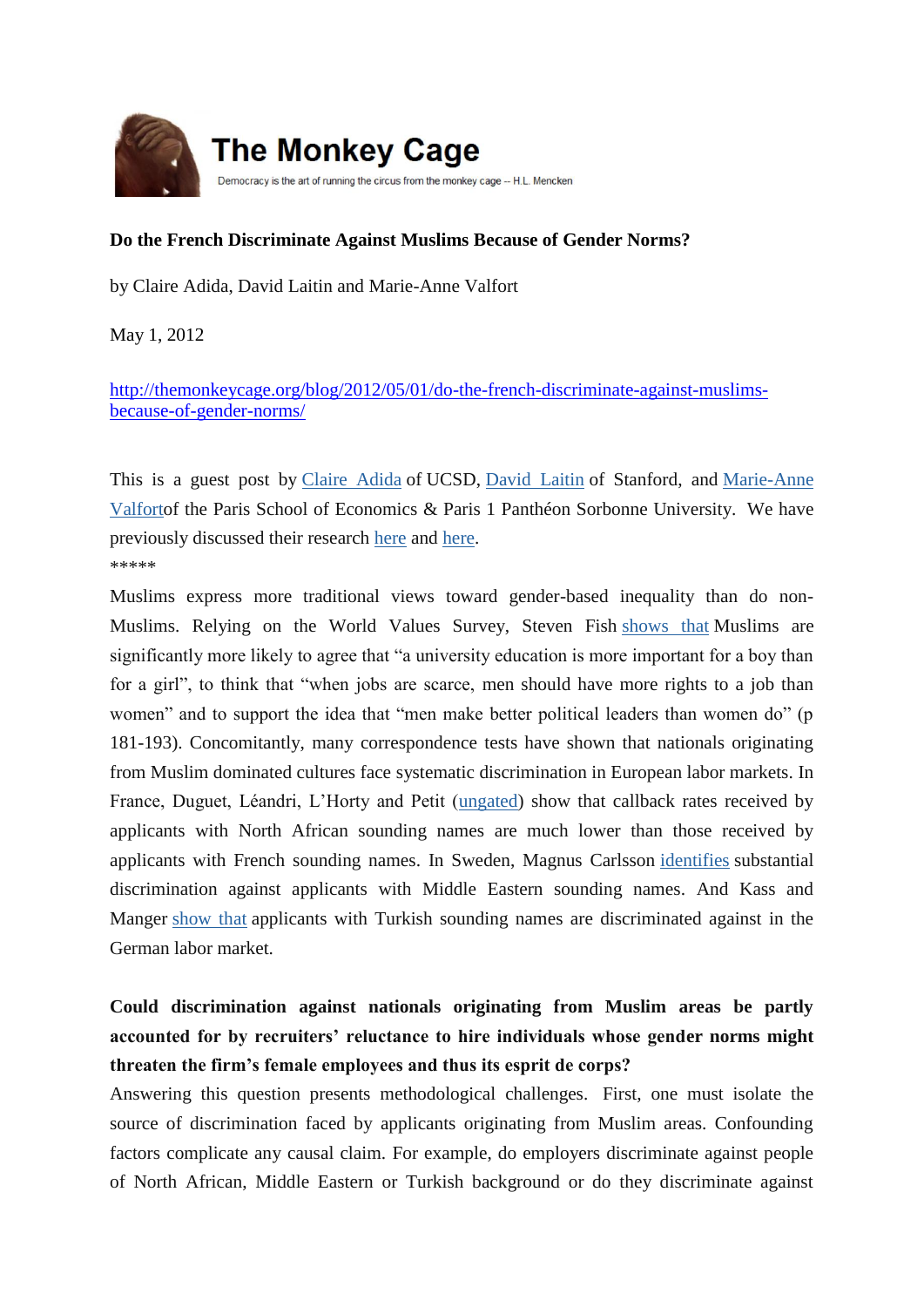Muslims? Second, one must confirm that gender norms between Muslims and Christians do indeed differ, with Muslims being less favorable to women than Christians. In addition to the issue of confounds, current cross-country survey data are compromised since their measures rely on self-reported, not actual, behavior. Third, even if it is found that Muslim gender norms tolerate or encourage discrimination against women, it remains to be demonstrated that the behavior of employers in regard to Muslim job applications in the European labor market is related to Muslim gender norms

We addressed the first challenge by running a correspondence test in France in 2009, holding constant the country of origin of the two applicants—French nationals of Senegalese background. Religion was the only differentiating characteristic: one of the applicants was Christian while the other was Muslim, thereby allowing us to isolate the Muslim factor from country of origin and other possible confounds in French labor market discrimination. Our results confirm that anti-Muslim discrimination is significant: the Muslim candidate is 2.5 times less likely to receive a call back for a job application than is her Christian counterpart. (This result previously appeared on The Monkey Cage [here;](http://themonkeycage.org/blog/2011/02/07/discrimination_against_europea/) see [our paper](http://www.pnas.org/content/early/2010/11/17/1015550107.abstract) for further details.)

## **Are Muslims less favorable to women than are Christians?**

A unique identification strategy combined with a set of lab experiments in France allow us to meet the second and third methodological challenges. Members of two Senegalese communities (Serer and Joola), who are each united by language, culture, and race, but divided by religion (Muslims and Catholics), immigrated to France over the same period in the 1970s. Studying this population (as we did for the correspondence test) thus enables us to isolate the effect of religion on gender norms.

To do so, we compared the donations of 18 Senegalese Muslim and 11 Senegalese Christian players to men and women in a [dictator game](http://en.wikipedia.org/wiki/Dictator_game) we conducted in the 19th arrondissement of Paris in 2009. In this classic experiment, subjects view pictures of people whom they have never met and are given money either to keep for themselves or to share with the person (the "recipient") whose picture they are viewing. There were no penalties for keeping it all, and no one could influence their donations. They are therefore effectively "dictators." Fewer donations to a particular group in the experiment is an indicator of discrimination.

In our version of the dictator game, dictators were shown the same set of six recipients on a large screen revealing only their faces and their ascribed first names. The dictators were asked to allocate from zero up to the five euros allotted to them for each recipient. Among the six recipients, three appeared to be rooted French (i.e., French-born subjects of French-born parents and French-born grandparents) and presumably Christian, one appeared to be a Muslim from North Africa, and two appeared to be black Africans. We varied the first names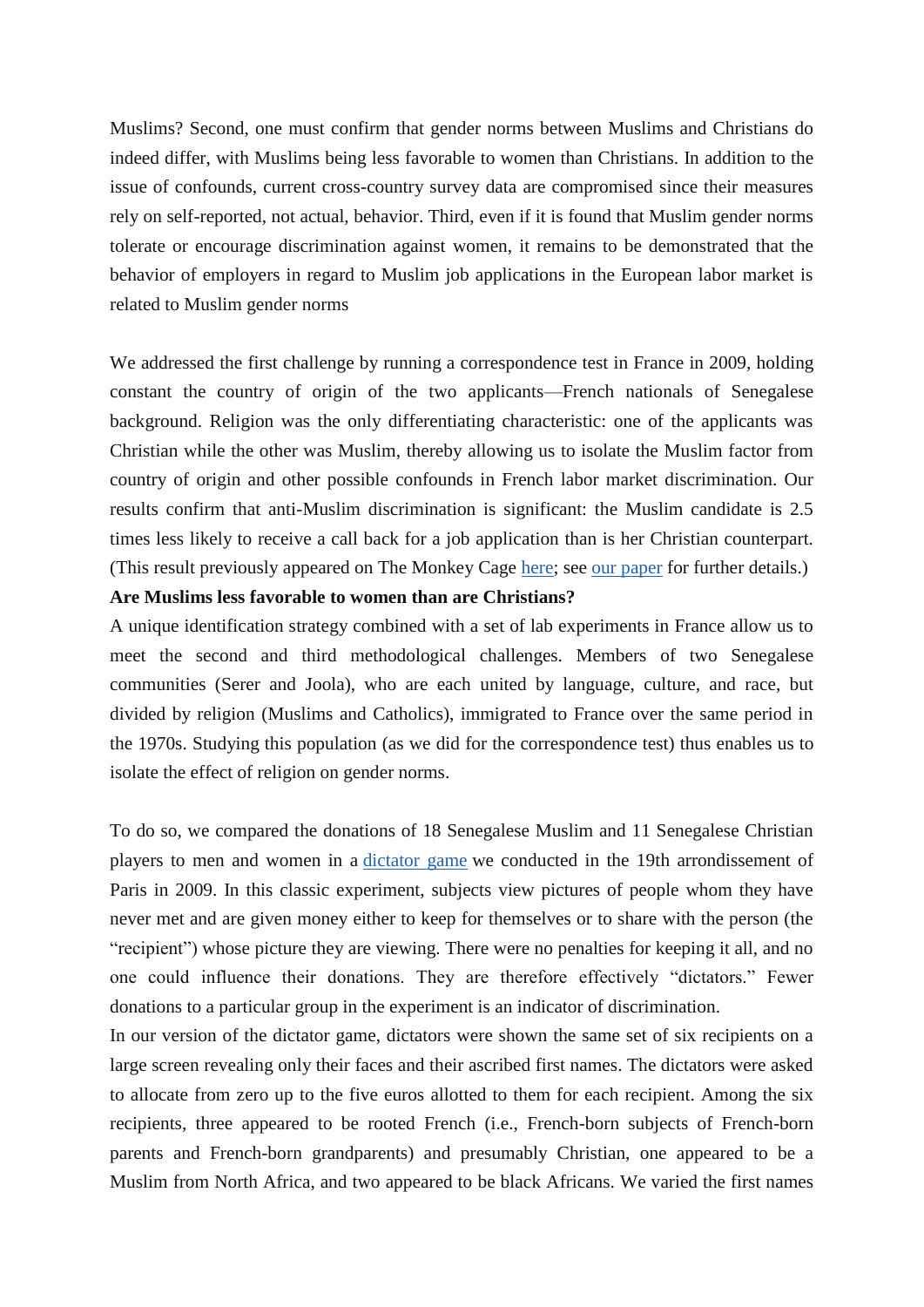of the recipients such that dictators would see the same faces, but with different signals of religious identities via ascribed names. For example, for half the sessions, subjects viewed one of the black African recipients with a Christian name and the other with a Muslim name; for the other half of the sessions, this was reversed. This protocol enabled us to investigate whether Senegalese Muslim "dictators" treat women differently from men relative to Senegalese Christian "dictators."

|                        |                  |               | <b>FUEL END</b>         |           |               |                         |           |
|------------------------|------------------|---------------|-------------------------|-----------|---------------|-------------------------|-----------|
| <b>First name</b>      | Version 1        | Sylvie        | Georges                 | Khadija   | Jean-Marc     | Farida                  | Michel    |
|                        | <b>Version 2</b> | Sylvie        | Mohammed                | Joséphine | Jean-Marc     | Christine               | Aboubacar |
| Ethnicity/<br>Religion | <b>Version 1</b> | Rooted French | Rooted French           | <b>SM</b> | Rooted French | Muslim North<br>African | <b>SX</b> |
|                        | <b>Version 2</b> | Rooted French | Muslim North<br>African | <b>SX</b> | Rooted French | Rooted French           | <b>SM</b> |

Our results confirm that in-group gender norms differ between Senegalese Muslim and Senegalese Christian players (see [this paper](http://papers.ssrn.com/sol3/papers.cfm?abstract_id=2031949) for details). First, Senegalese Christian male players favor rooted French women over rooted French men, while Senegalese Muslim male players do not. And, given that rooted French male dictators also favored rooted French women over rooted French men, our experimental data indicate that Senegalese Christian gender norms coincide with rooted French gender norms while Senegalese Muslim gender norms do not. Second, Senegalese Christian male players favor their co-religious women over their co-religious men, while Senegalese Muslim male players discriminate against their co‐religious women over their co-religious men. Third, gender norms are not reserved for men: Senegalese Muslim female players also discriminate against their co-religious women over their co-religious men, thereby taking an active part in supporting an in-group norm that favors co-religious men over women.

## **Is there a causal link between Muslim gender norms and French labor market discrimination?**

To address this question, we need to know whether rooted French anticipate anti-women gender norms among Muslims. We addressed this question with a set of experiments in 2010 that brought together 50 rooted French players and asked them to guess the donations of our 2009 Senegalese Muslim and Christian dictators to our set of 6 recipients the figure above. We find that rooted French do not associate our Senegalese Muslim players with different gender norms relative to our Senegalese Christian players, thereby casting strong doubt on the notion that Muslims are discriminated against in the French labor market because French employers respond to a perception of gender discrimination among Muslims.